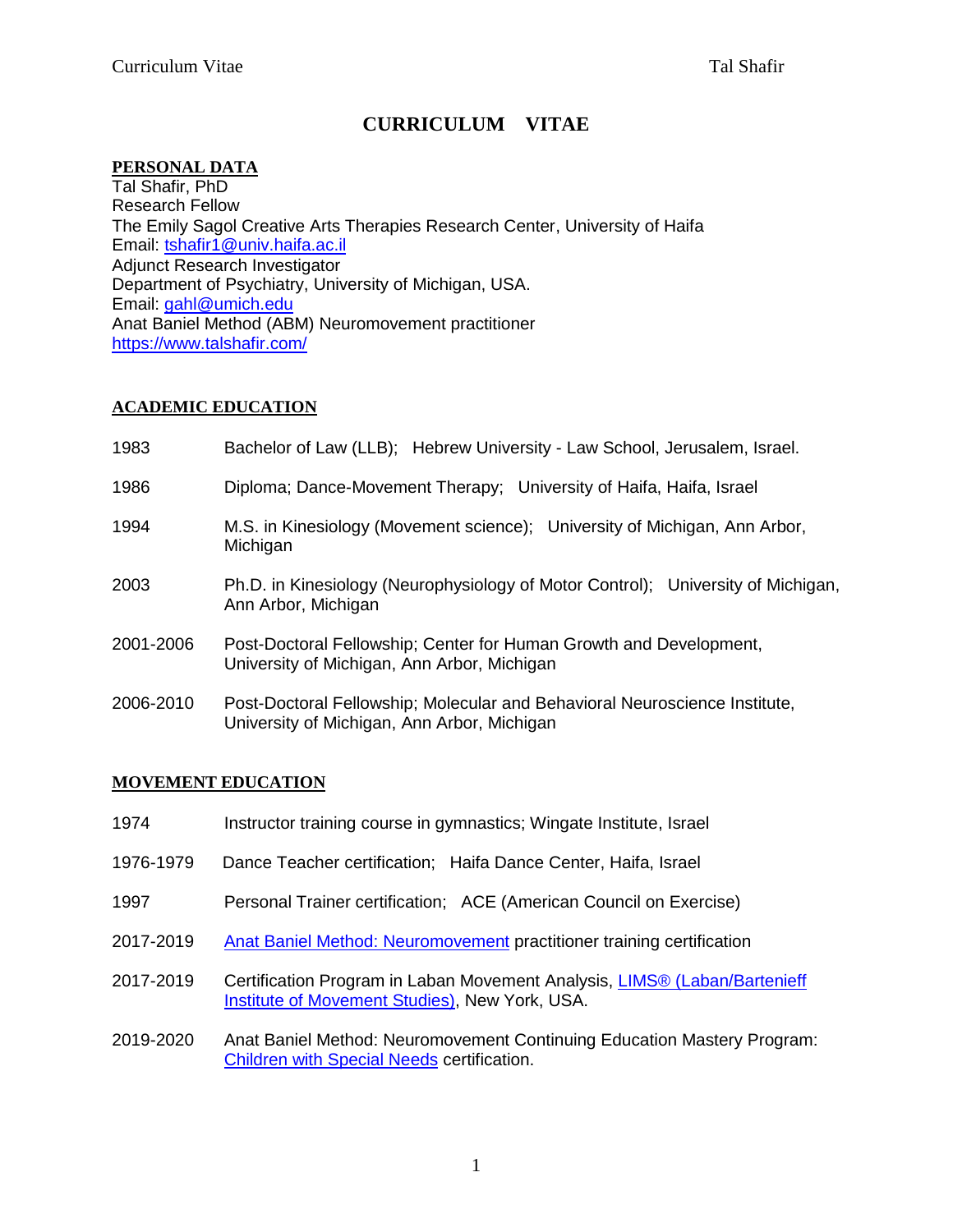- 2020 Anat Baniel Method: Neuromovement Continuing Education Program: [ABMNM-](https://www.anatbanielmethod.com/neuromovement-through-your-hands-coaching/)[OAHC \(Online At Home](https://www.anatbanielmethod.com/neuromovement-through-your-hands-coaching/) Coaching) Course.
- 2020 Anat Baniel Method: Neuromovement Continuing Education Mastery Program: [Vitality and Anti-Aging.](https://www.anatbanielmethod.com/neuromovement-through-your-hands-coaching/)
- 2021 Anat Baniel Method: Neuromovement Continuing Education Mastery Program: [Working with High Performers.](https://www.anatbanieltraining.com/continuing-education-mastery-workshops/neuromovement-high-performers/)

#### **BUSINESS EDUCATION & EXPERIENCE**

- 1982-1984 Law internship in Tel Aviv District Court with Judge Maltz who served later at the Supreme Court (1982-3), and in a law office (Mirkin, 1983-4)
- 2008 Strategic Planning and Implementation - Finance for the Nonfinancial Manager - Management Executive education programs in Ross School of Business, University of Michigan, Ann Arbor, Michigan
- 2009-2010 Director, Teva North America
- 2013 Directors course Hamil (המרכז הישראלי לניהול- המי"ל), Tel Aviv, Israel

### **SCIENTIFIC WORK**

| 1993-1994 | Research assistant (with Dr. Charls Worringham)<br>Motor Behavior laboratory, The Division of Kinesiology, University of Michigan,<br>Ann Arbor, Michigan.<br>Motor control of sequential movements in Parkinson's Disease                        |
|-----------|---------------------------------------------------------------------------------------------------------------------------------------------------------------------------------------------------------------------------------------------------|
| 1994-1998 | Research assistant (with Dr. Susan Brown)<br>Motor Control laboratory, The Division of Kinesiology, University of Michigan,<br>Ann Arbor, Michigan<br>Effects of auditory cueing on motor control in Parkinson's Disease.                         |
| 1998-1999 | Research assistant (with Dr. Rosa Angulo-Barosso)<br>Motor Development laboratory, The Division of Kinesiology, University of<br>Michigan, Ann Arbor, Michigan<br>Infants' learning of leg movement patterns                                      |
| 2000      | Research assistant (with Dr. Dale Ulrich)<br>Center for Motor Behavior in Down Syndrome, Division of Kinesiology, University<br>of Michigan, Ann Arbor, Michigan<br>Effects of treadmill training on onset of gait in infants with Down Syndrome. |
| 2001-2006 | Research (Post-Doctoral) Fellow (with Prof. Betsy Lozoff and Dr. Rosa Angulo-<br>Barosso)                                                                                                                                                         |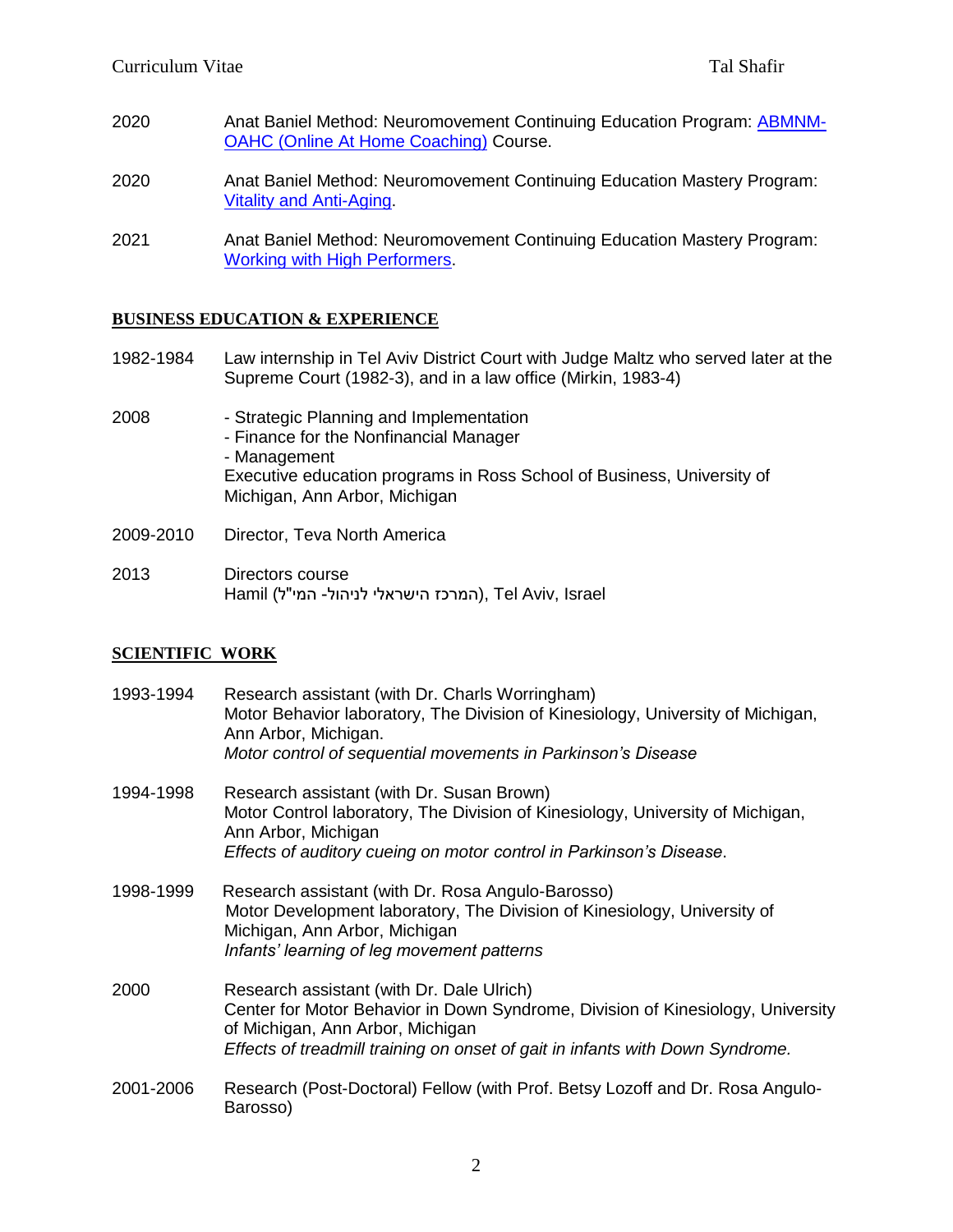Center for Human Growth and Development, University of Michigan, Ann Arbor, **Michigan** 

*Effects of iron deficiency in infancy on brain and behavior*.

- 2006-2010 Research (Post-Doctoral) Fellow (with Prof. Jon-Kar Zubieta) Molecular and Behavioral Neuroscience Institute (MBNI), University of Michigan, Ann Arbor, Michigan *Brain imaging of emotional processing; Movement intervention for depression*. In parallel, I took part in an interdisciplinary study directed by Prof. Twila Tardif at the Center for Human Growth and Development, which looked at *Neurophysiological Correlates of Emotion Regulation in US and Chinese Preschoolers.*
- 2010-2012 Research Investigator Department of Psychiatry, University of Michigan *Brain mechanisms underlying movement-emotion interaction; Motor-based interventions for depression*.
- 2012-2017 Assistant Professor School for Creative Arts Therapies, Faculty of Social Welfare & Health Sciences University of Haifa, Haifa, Israel. *Movement-emotion interaction; Perception/expression of emotions from/through body movements and postures (body language)*

2017-present Research Fellow The Emili Sagol Creative Arts Therapies Research Center, University of Haifa, Haifa, Israel. *Movement-emotion interaction*; *Associations between personality traits and movement patterns*

### **MOVEMENT THERAPY AND MOVEMENT TEACHING**

- 1979-2000 Fitness, gymnastics, dance and creative movement for children and adults Various organizations in Israel and in Ann Arbor, Michigan
- 1985-1988 Dance-movement therapy with psychiatric patients, mentally retarded children, hearing impaired children and senior citizens Shalvata psychiatric hospital and various organizations in Israel
- 1989-1993 Dance-movement therapy and adapted creative movement Special education classes, Ann Arbor public schools, Ann Arbor, Michigan
- 2004-2005 Several dance therapy sessions at University of Michigan Comprehensive Cancer Center and Cardiovascular Center
- 2019-2020 Neuromovement with children with special needs Volunteering at Gan Hayeled and Gan Flora, Haifa, Israel
- 2020- Neuromovement with children with special needs and with adults Private practice, Haifa, Israel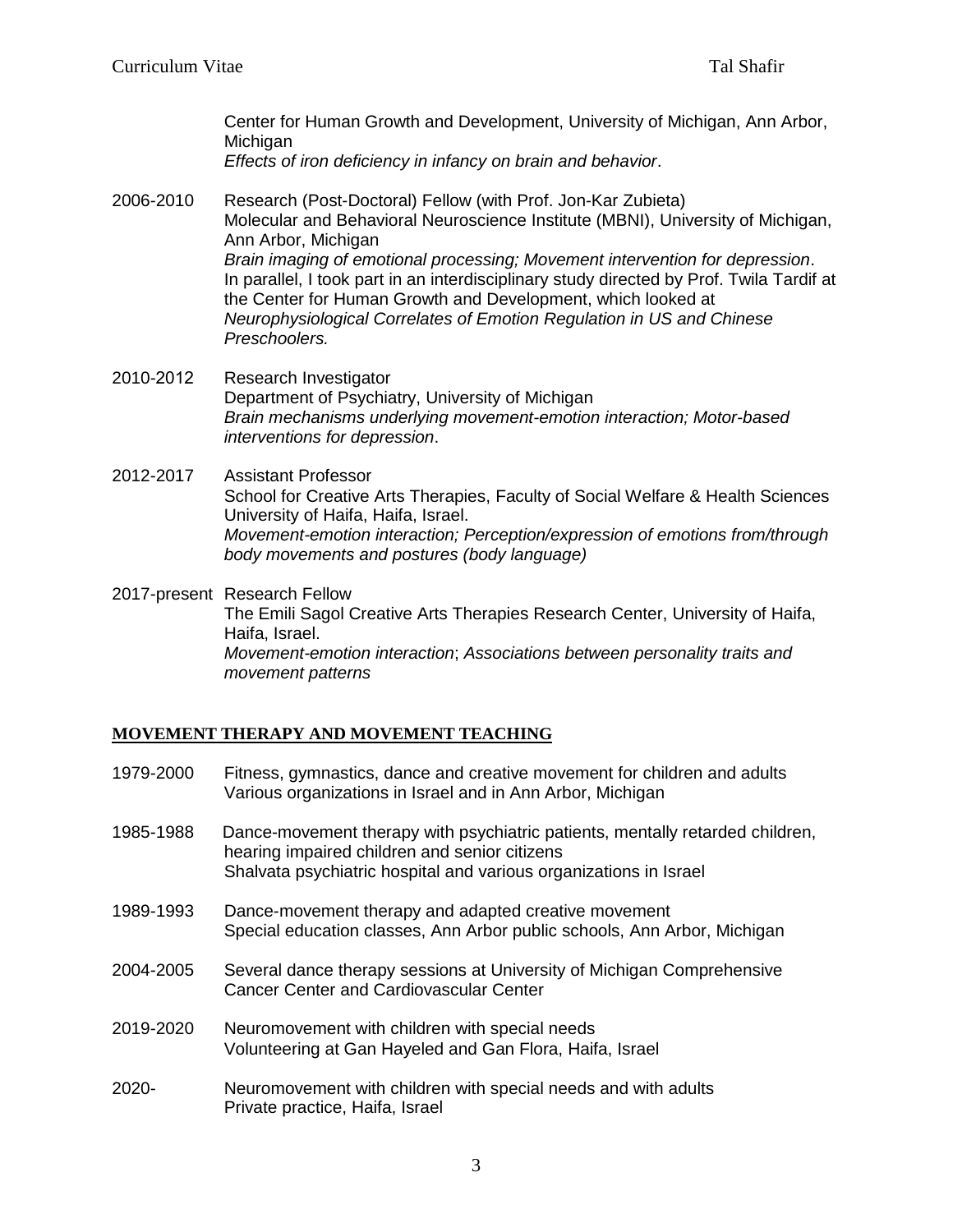# **ACADEMIC TEACHING**

- Spring 2001 UM Teaching Fellow A five weeks training program provided on competitive basis to graduate students with strong potential for teaching. Awarded by the school of graduate studies and the Center for Research on Learning and Teaching, University of Michigan
- Winter 2001 Instructor: MVS/KIN 411: Instrumentation and measurements in motor control and biomechanics The division of Kinesiology, University of Michigan, Ann Arbor, Michigan
- 2012-2017 4845: Kinesiology 4946: Kinesiology for experienced therapists 4407: Motor Development 4820: Movement and emotion 4011: Quantitative research methods 4203: Basic principles in dance-movement therapy 4840: Dance-movement therapy advanced: Case studies in DMT. 4837: Dance-movement therapy for older adults School for Creative Arts Therapies, University of Haifa, Haifa, Israel
- 2017-2018 Movement and emotion The Academic College at Wingate, Netanya, Israel The Academic College of Society & Arts (ASA), Netanya, Israel
- 2018-2020 Theories and methods in dance-movement therapy Assessment and Diagnosis in dance-movement therapy The Academic College of Society & Arts (ASA), Netanya, Israel
- Feb 2020 Environment→Movement→Emotion from a neuroscience perspective Jan 2021 Invited full day (8 hours) of teaching at: [NAAD \(Neuroscience Applied to Architecture Design\) Master](http://www.naad-master.com/) 2019/2020 program, Universita Iuav di Venezia, Venice, Italy.

### **ACADEMIC MENTORING**

2000-2012 Mentoring UROP (Undergraduate Research Opportunity Program), MIRT (Minority International Research Training program) and pre-med students The division of Kinesiology, Center for Human Growth and Development, Department of Psychiatry, University of Michigan, Ann Arbor, Michigan

### **MASTERS STUDENTS**:

Naama Shaiovitz: The relationship between religiosity level, body image and self-esteem among single women (Two papers submitted for publication to international journals)

Shir Gilor: Bodily expressions of sadness and happiness. (Thesis was presented at an international conference; paper in preparation)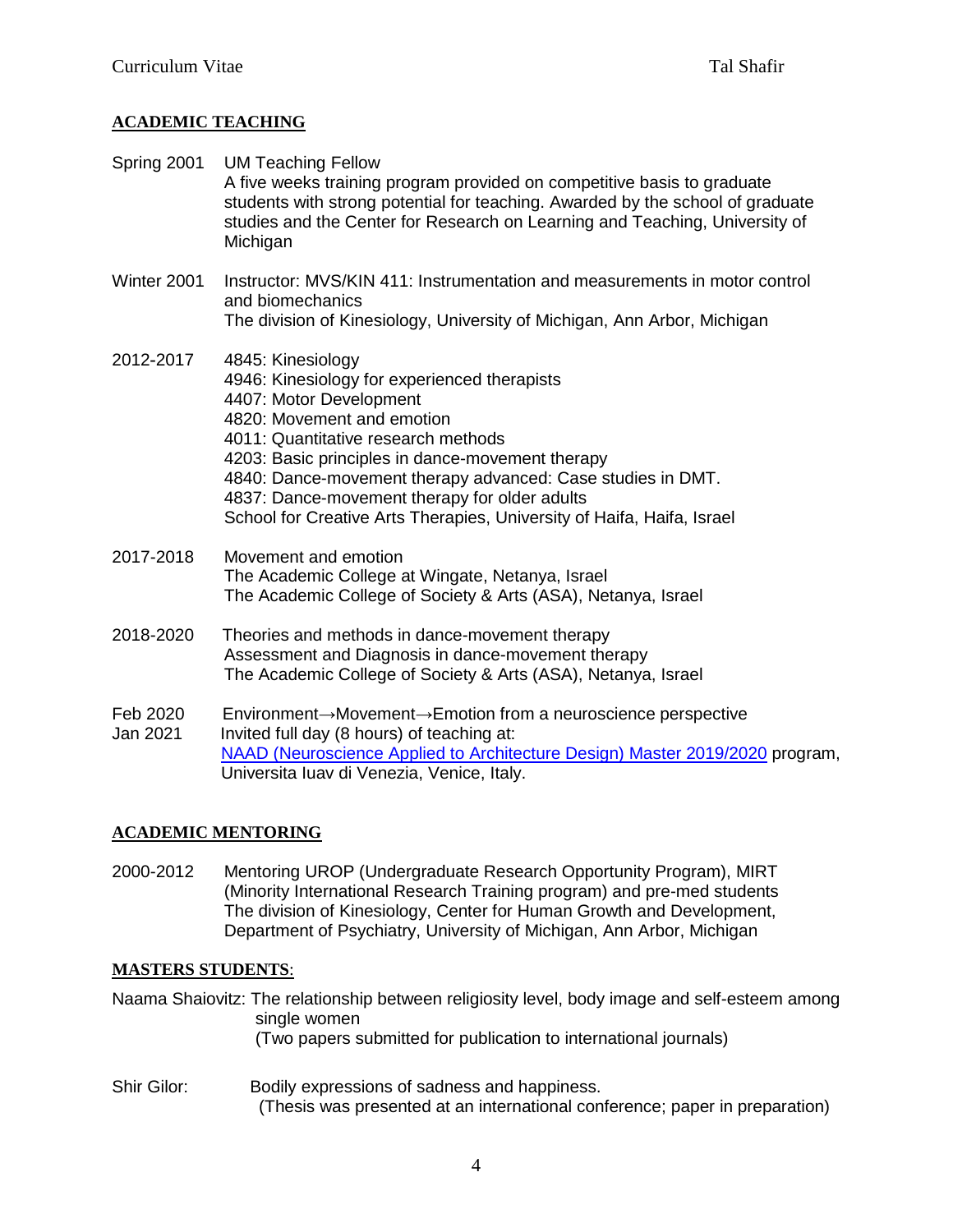| Julieta Bluman: | Personal movement patterns and their relation to handwriting<br>(Thesis was presented at an international conference) |  |
|-----------------|-----------------------------------------------------------------------------------------------------------------------|--|
| Ayelet Meltzer: | Perception of emotion from movement: which motor elements are associated                                              |  |

- with which emotion, and how this perception is related to empathy? (Thesis was presented at national and international conferences; paper published in Frontiers in Psychology)
- Hila Kopitz: How dancing affects mood in children age 8-12: impact and implications for different motor elements comprising the dance
- Shirly Greenshtein The effect of viewing your negotiation partner's motor behaviour on negotiation. (Thesis presented at a national conference; paper in preparation)
- Tami Seifert The relationship between kinesthetic ability and emotional empathy. (Thesis was presented at an international conference)
- Dorit Guy-Jelinek Associations between personality traits and movement patterns in progress

# **PHD STUDENTS**:

Naama Spitzer: Examining the Relationship between Care-receivers' Emotion Recognition and Caregivers' Burden among Main Caregivers of Persons with Mild Cognitive Impairment and Early Alzheimer's Disease: Expanding Pearlin's Stress Process Model – in progress (preliminary study was presented at a national conference; paper published in Alzheimer Disease & Associated Disorders)

# **REVIEW AND EDITORIAL ROLES**

2006-present Reviewer for the journals: Perceptual & Motor Skills Journal of Nutrition Studies in Education Expert Systems With Applications The Journal of Sports Medicine and Physical Fitness Eating and Weight Disorders – Studies on Anorexia Bulimia and Obesity The Arts in Psychotherapy Neuropsychoanalysis Nessa journal of Neurology and Neurodisorders Frontiers Pediatric, section Child Health and Human Development Frontiers Human Neuroscience Frontiers in Psychology Neuroscience Letters Journal of Alternative and Complementary Medicine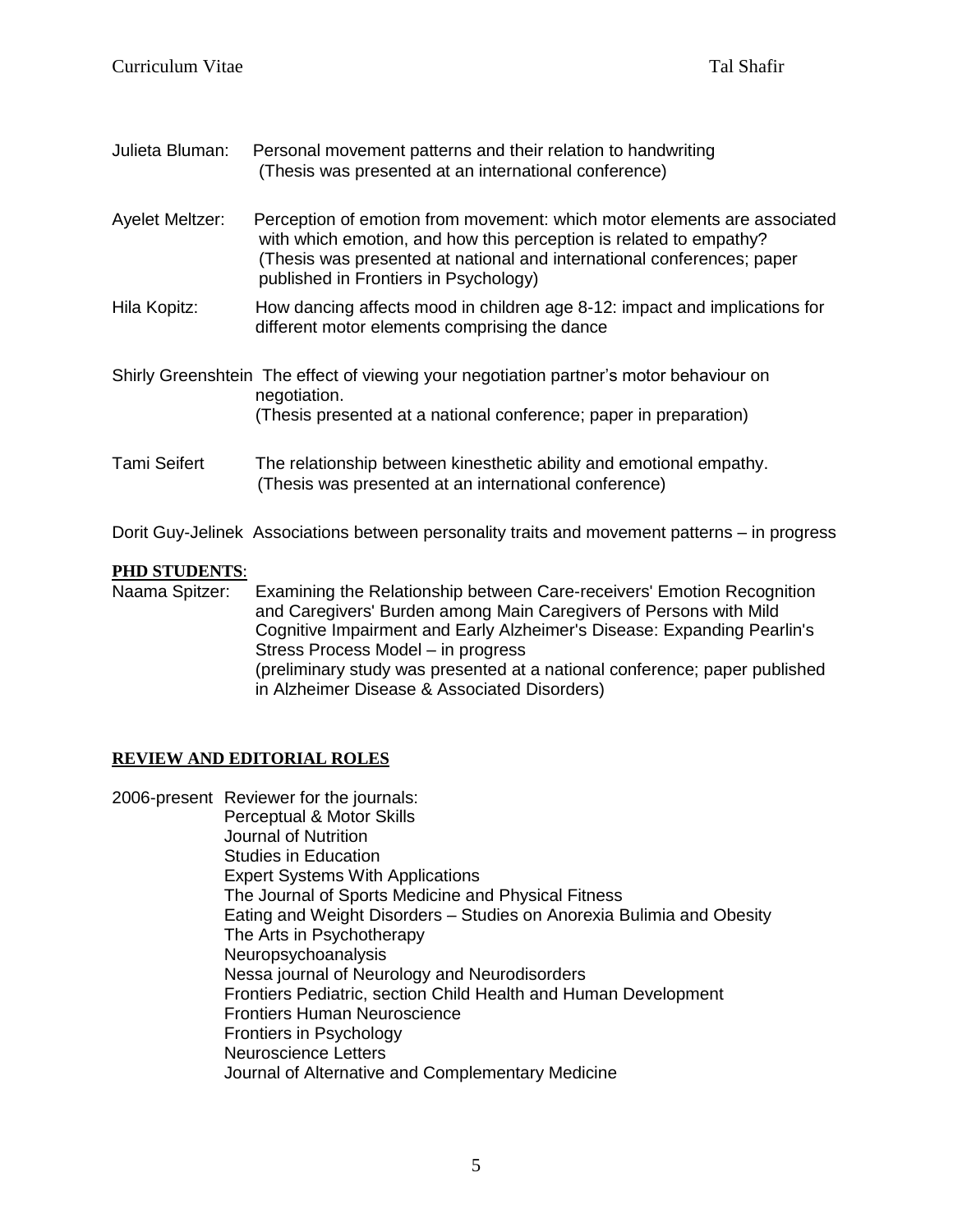- 2011-2016 Associate Editor for 'Academic Journal of Creative Arts Therapies'.
- 2016-2019 Main Associate Editor for the journal: The Academic Journal of Creative Art **Therapies**
- 2017-2019 Frontiers research topic main editor (by personal invitation) for the topic: "The state of the art in creative arts therapies"
- 2017-present Guest associate editor for 'Frontiers in Psychology: Clinical and Health Psychology'

#### **CONFERENCE ORGANIZATION**

1990 Co-chair Israel Conference Day Rackham School of Graduate Studies, University of Michigan, Ann Arbor, Michigan 1995, 1996, Kinesiology annual research day committee member 1997 The Division of Kinesiology, University of Michigan, Ann Arbor, Michigan 2003-2004 Member in the planning group for University of Michigan Life Science, Values and Society seminar "This is Your Brain on Dance" University of Michigan, Ann Arbor, Michigan 2011 Conceived, initiated, raised funding for, planned, and organized the symposium: "Motion-Emotion Interaction in Brain and Behavior" University of Michigan Depression Center, Ann Arbor, Michigan 2015 Participated in the planning of the symposium: "To touch the body of the soul" The Graduate School of Creative Arts Therapies, University of Haifa, Israel 2016-2017 Member of the scientific committee which organized the international conference: ["Movementis 2017: World Conference on Movement and](http://2017.movementis.com/scientific-committee/) Cognition", that took

#### **ROLE IN PROFESSIONAL ORGANIZATIONS**

2016-present Member of the Research Committee (by personal invitation) American Dance Therapy Association.

place in Oxford University, Oxford, UK in July 2017.

#### **SERVICE**

- 1989-1990 ISFI (Institute for Students and Faculty on Israel) representative University of Michigan, Ann Arbor, Michigan
- 1999-2000 Kinesiology Curriculum Advisory committee member The Division of Kinesiology, University of Michigan, Ann Arbor, Michigan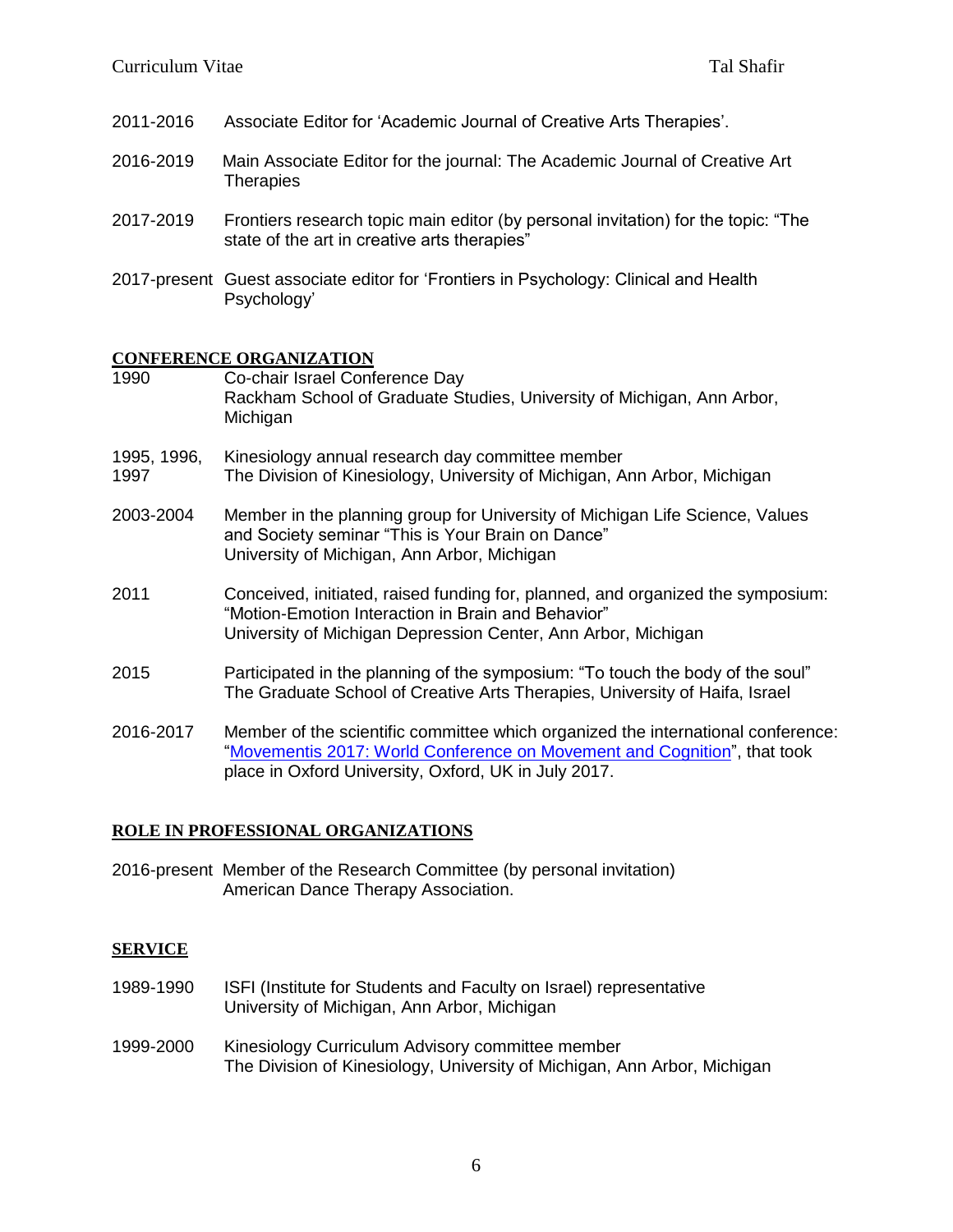2009 Provided content regarding exercise and depression for the University of Michigan Depression Center website. University of Michigan Depression Center, Ann Arbor, Michigan

#### 2013-2014 Organizer and leader of the monthly research meetings Emili Sagol Creative Arts Therapies Research Center, University of Haifa, Israel

- 2015 A faculty member providing educational lectures and mentoring PhD students in the German-Israeli collaborative project "Störung/ הפרעה", that united researchers (from Hebrew University, Weizmann Institute, Ben Gurion University, Haifa University, University of Freiburg), dancers, Choreographers, physicians and Parkinson's patients in Israel and Germany to explore the different facets of human movement and what it means to lose control over it. (See <https://hafraah.wordpress.com/people/> )
- 2015-2017 Member of the Ethics Committee Faculty of Social Welfare & Health Sciences, University of Haifa, Israel
- 2016-present Member of the Research Committee (by personal invitation) American Dance Therapy Association
- 2019-2020 Volunteer as an ABM: Neuromovement practitioner in "Gan Hayeled" and "Gan Flora", treating children with special needs.

### **RESEARCH GRANTS**

| 1995 | Parkinson's Disease Foundation Summer Fellowship<br>Role of Auditory Cueing in Assisting Movement in Parkinson's Disease                                                                                  | \$2,200  |
|------|-----------------------------------------------------------------------------------------------------------------------------------------------------------------------------------------------------------|----------|
| 1996 | Parkinson's Disease Foundation Summer Fellowship<br>Role of Auditory Cueing in Facilitating Limb-Posture Coordination in Parkinson's<br>Disease                                                           | \$2,200  |
| 2007 | Integrative Medicine Pilot Grant Program, University of Michigan<br>(Co-P.I. with Richard Dopp, M.D.)<br>Neuromuscular Stimulation in Depression: Exercise and Whole Body Vibration<br><b>Stimulation</b> | \$8,300  |
| 2008 | Post-doctoral Translational Scholars Program, University of Michigan \$100,000<br>Performance, Imagery and Observation of Happy Movements as an Intervention<br>for Depression                            |          |
| 2009 | MICHR Pilot and Collaborative Grant, University of Michigan<br>(Co-P.I. with Richard Dopp, M.D.)<br>Neuromuscular Stimulation in Depression: Exercise and Whole Body Vibration<br>Stimulation             | \$24,978 |
| 2010 | Power Plate International B.V. Vibration plate:<br>Neuromuscular Stimulation in Depression: Exercise and Whole Body Vibration<br><b>Stimulation</b>                                                       | \$9,500  |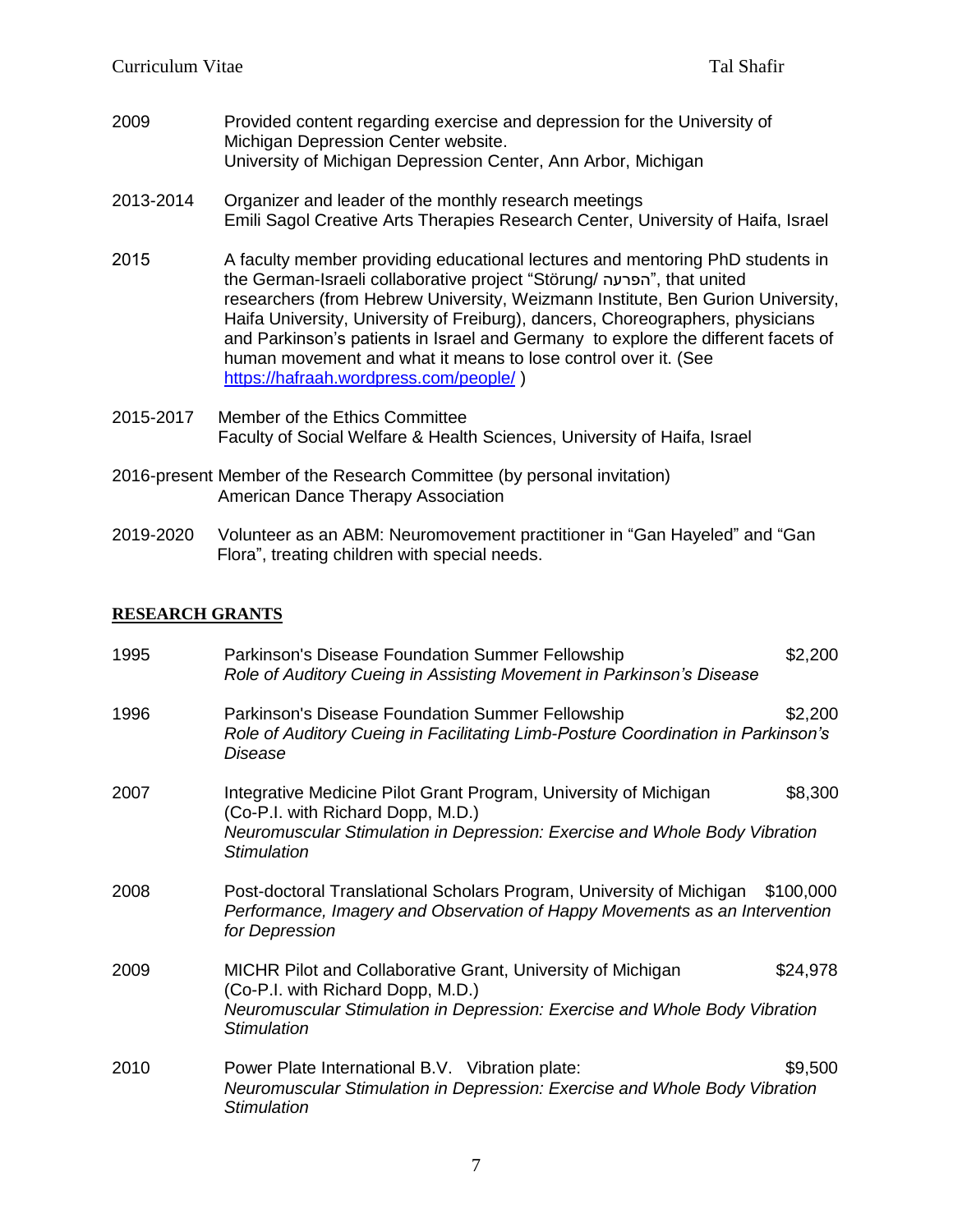| 2017 | <b>Marian Chase Foundation</b><br>(Co-PI with Prof. Robyn Flaum Cruz and Rachelle Tsachor)<br>Associations between personality traits and movement patterns                 | \$8000   |
|------|-----------------------------------------------------------------------------------------------------------------------------------------------------------------------------|----------|
| 2018 | Erasmus<br>With Prof. Klaus Gramann from Berlin Institute of Technology                                                                                                     | \$11,886 |
|      | Mobility grant for exchange of 1 PhD student and 1 faculty from each country, for<br>collaboration on a research project involving mobile EEG during emotional<br>movements |          |

#### **AWARDS AND HONORS**

| 1993                 | The Ruth W. Harris Merit Award<br>For academic achievement in graduate studies.<br>Awarded by Kinesiology, University of Michigan                                                             |
|----------------------|-----------------------------------------------------------------------------------------------------------------------------------------------------------------------------------------------|
| 1994, 1996           | <b>Rackham Block Grant</b><br>For academic merit.<br>Awarded by the school of graduate studies, University of Michigan                                                                        |
| 1999, 2000,<br>2002, | <b>Rackham Travel Grant</b><br>To assist students who are delivering papers or posters at international<br>conferences.<br>Awarded by the school of graduate studies, University of Michigan  |
| 2010                 | 1st place Trainee Poster Award<br>21 <sup>st</sup> Annual Albert J. Silverman Research Conference<br>Department of Psychiatry, University of Michigan                                         |
| 2010                 | 1st prize Postdoctoral Poster Award<br>A. Alfred Taubman Medical Research Institute and Michigan Institute for Clinical<br>& Health Research (MICHR) Annual Symposium. University of Michigan |
| 2020                 | Innovation award<br>In recognition and gratitude for my contributions to the ADTA and the field of<br>dance/movement therapy<br>Awarded by the American Dance Therapy Association (ADTA)      |

### **INVITED PRESENTATIONS**

Imagery and execution of motor performance: a comparison

The Zinman college of Physical Education and Sport Sciences in Wingate Institute, Israel. June, 1998.

Creative movement with an object.

PE 336: K-12 Rhythms and Dance, the Division of Kinesiology, University of Michigan, Ann Arbor, Michigan. Winter, 2000 and Fall, 2000.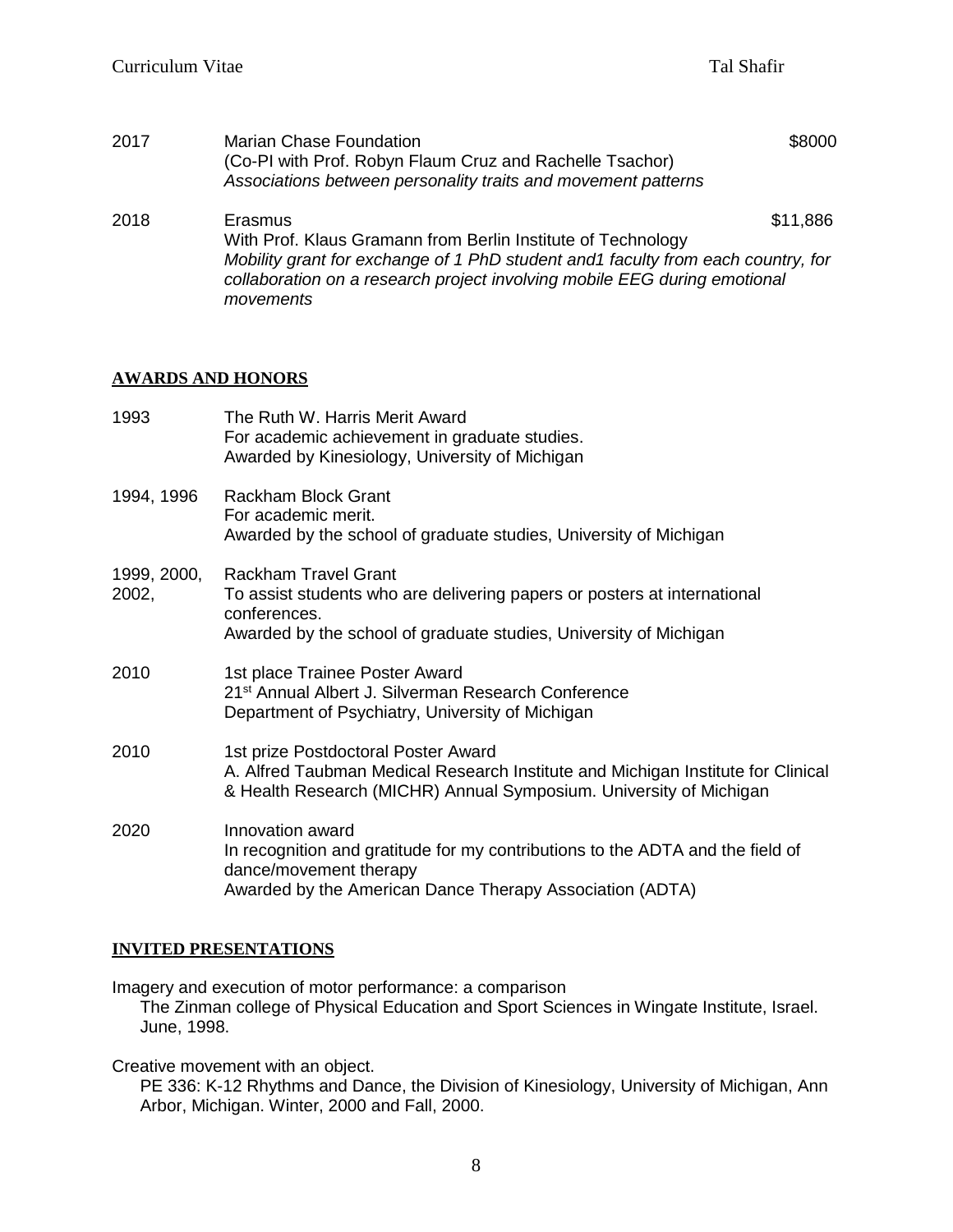Creative movement with objects

Using objects in adapted physical education

Two sessions during the 8<sup>th</sup> annual Physical Education Workshop, organized as continuing education for physical education teachers by the PE department at the Division of Kinesiology, University of Michigan, Ann Arbor, Michigan. December, 2001.

### New ways for using traditional equipment

11<sup>th</sup> annual Physical Education Workshop, organized as continuing education for physical education teachers by the PE department at the Division of Kinesiology, University of Michigan, Ann Arbor, Michigan. December, 2004.

#### Dance therapy for cancer patients

University of Michigan Comprehensive Cancer Center, Ann Arbor, Michigan. February, 2005.

Iron deficiency affects Motor development in 9-Month-old infants Presidential Plenary Session, Pediatric Academic Societies meeting, Washington DC. May, 2005.

Use of emotional body expressions in medicine

American Medical Student Association annual complimentary and alternative medicine retreat, Wayne State University School of Medicine, Detroit Michigan. March, 2007.

Research methods in the study of motion-emotion interaction Dance-movement therapy program, Seminar Hakibbutzim College, Tel Aviv, Israel. December, 2007.

Effects of Movement-Emotion Interaction on Brain and Behavior Graduate School of Creative Art Therapies, University of Haifa, Haifa, Israel. April 2011.

Move Happy and Be Happy: Effects of Dynamic Body Expressions of Emotions on Brain Activation and Affective State.

'Motion-Emotion Interaction in Brain and Behavior' symposium. University of Michigan Depression Center, Ann Arbor, MI, July 2011.

Embodiment of emotions and body language.

Fall 2011 Seminar Series: 'Embodiment and Metaphors in Social Life: Their Influence on Cognition, Affect, and Behavior'. Institute for Social Research, University of Michigan, Ann Arbor, MI

How Your Body affects Your Happiness

**TED**x Jaffa, October 2013. [\(http://www.youtube.com/watch?v=ljm0ldxgkcE\)](http://www.youtube.com/watch?v=ljm0ldxgkcE). (**over 302,000 views)**

Movement-emotion Interaction and the brain

Neuropsychiatry Lab, The Hebrew University of Jerusalem, January 2014.

Mechanisms underlying movement-emotion interaction and their implications for dance intervention for Parkinson's Disease

BrainLinks-BrainTools: Project Storung, University of Freiburg, February 2015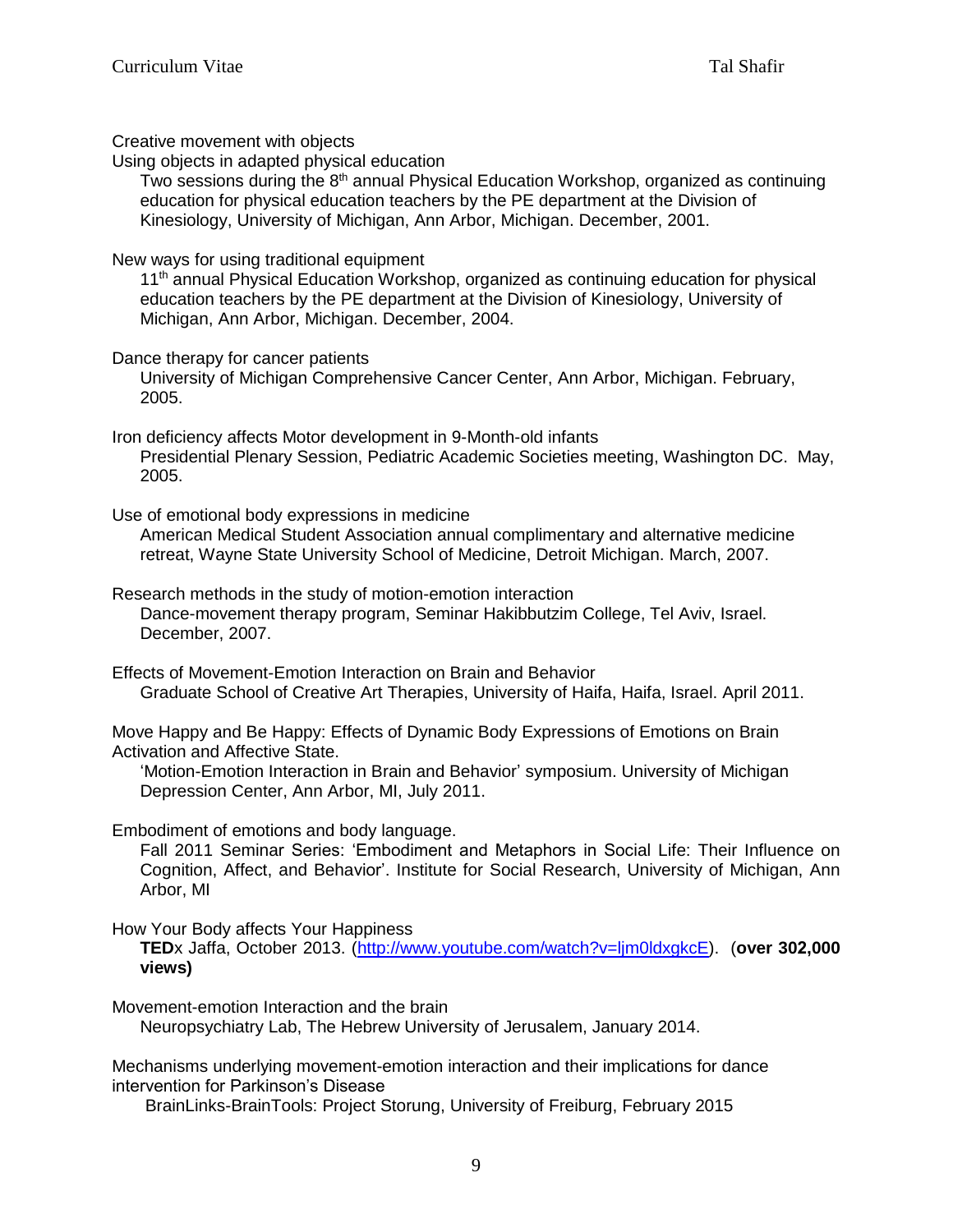- Everybody can do it: The use of our body to affect our emotions "Night of the scientists", University of Haifa, September 2015 [\(https://www.youtube.com/watch?v=-HBi1ebdhg0\)](https://www.youtube.com/watch?v=-HBi1ebdhg0)
- In the dance studio with Parkinson's Disease BrainLinks-BrainTools: Project Storung, University of Freiburg, December 2015
- Let's dance: effects of dancing on physical and emotional health Department of Theater, University of Haifa, March 2016
- Movement-emotion interaction

Department of Human Services, University of Haifa, April 2016

When the body meets the soul: movement-emotion interactions and their application in psychotherapy

Shalvata Mental Health Center, Hod Hasharon, Israel, June 2017

Movement-Emotion interaction in Brain and Behavior Israel Society for Neuroscience annual meeting, December 2017

Measuring brain mechanisms underlying dance-therapy: past & future directions 3ed International Mobile Brain/Body Imaging Conference, Berlin, Germany, July 2018.

#### Laban and emotional resiliency

Invited webinar presentation as part of the educational international [Laban webinar series](https://www.inspirees.com/institute/knowledge-center/webinar-series/laban-webinar-series) organized by [The Inspirees Institute](https://www.inspirees.com/institute/knowledge-center/webinar-series/laban-webinar-series) and Laban/Bartenieff Institute of Movement Studies [\(LIMS\),](https://labaninstitute.org/) November 2018.

- Emotion perception and expression through movement in human-robot interaction ABC Robotics Initiative Monthly colloquium, Ben-Gurion University, December 2018
- Dance-movement therapy research in Israel
	- Invited oral presentation as Israel's representative in the international panel in the 2019 annual meeting of the American Dance Movement Therapy Association, Miami, Florida, USA, October 2019.
- Environment  $\rightarrow$  Movement  $\rightarrow$  Emotion from a neuroscience perspective Invited full day of teaching at the [NAAD \(Neuroscience Applied to Architecture Design\)](http://www.naad-master.com/)  Master [2019/2020](http://www.naad-master.com/) program, Universita Iuav di Venezia, Venice, Italy, February 2020.
- Neurophysiological mechanisms underlying movement-emotion interaction Invited presentation followed by a panel discussion in the ["Embodiment of Emotions"](https://www.youtube.com/watch?v=9E7CM3VWyUg) webinar, organized and hosted by Universidad Autónoma de Chile, October 2020.
- Emotion recognition from movement using Laban Movement Analysis. Invited presentation at the "Analysis of Body Motion Behavior Workshop" organized by Prof. Bernhard Seeber for the the Collaborative Research Centre SFB 1330 "Hearing Acoustics: Perceptive Principles, Algorithms and Applications" (HAPPAA) group, at Technische Universität München, Munich, Germany, January 2021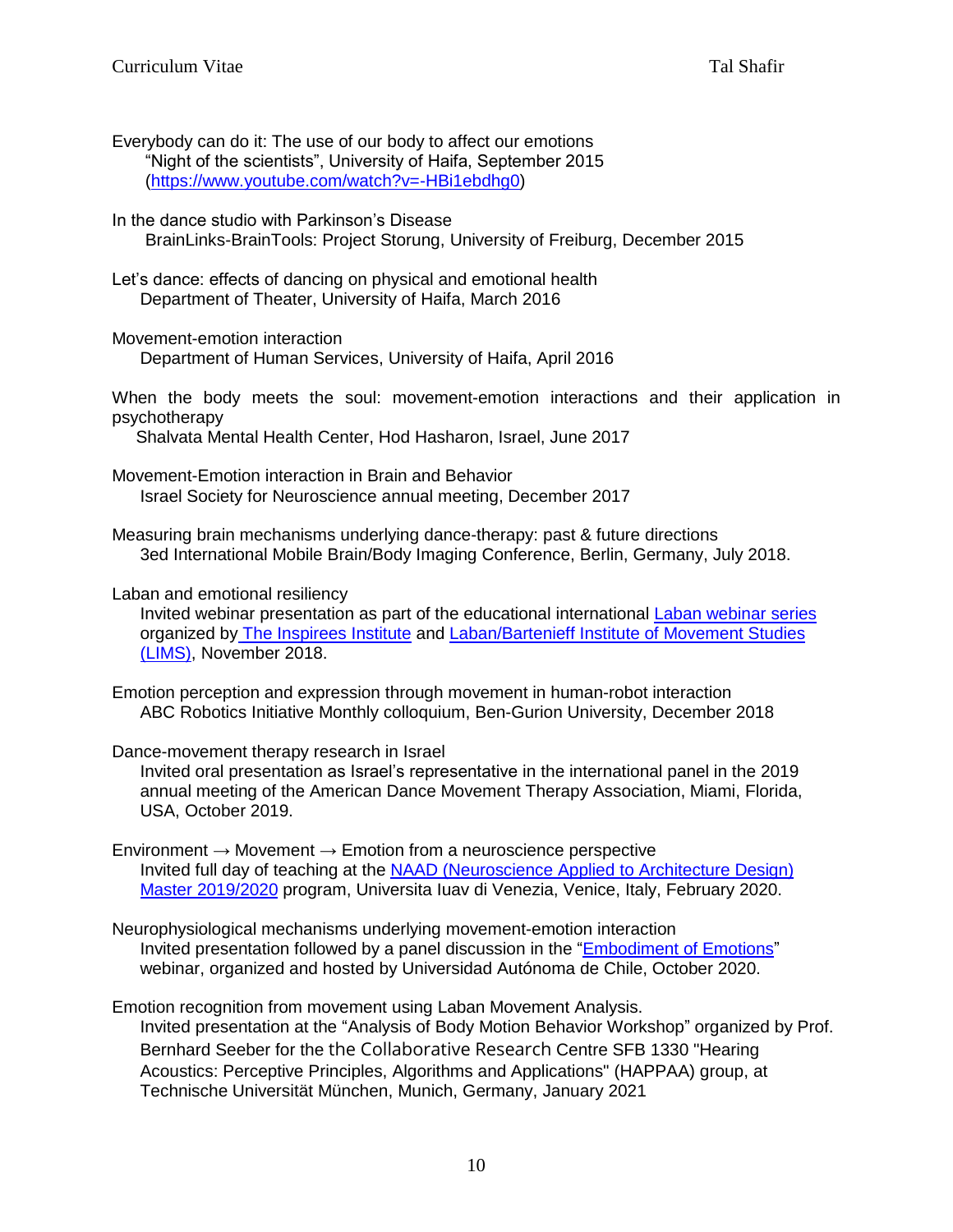Environment  $\rightarrow$  Movement  $\rightarrow$  Emotion from a neuroscience perspective Invited two days of teaching at the [NAAD \(Neuroscience Applied to Architecture Design\)](http://www.naad-master.com/)  Master [2019/2020](http://www.naad-master.com/) program, Universita Iuav di Venezia, Venice, Italy, January 2021.

# **PUBLICATIONS (1027 citations)**

# **ARTICLES** (Peer-reviewed)

**Shafir, T.**, Angulo-Barroso, R., Calatroni, A., Jimenez, E., Lozoff, B. (2006). Effects of iron deficiency in infancy on patterns of motor development over time. Human Movement Science, 25(6), 821-838. (PMC1993818)

**Shafir, T.**, Angulo-Barroso, R., Jing, Y., Angelilli, M. L., Jacobson S. W., Lozoff, B. (2008). Iron Deficiency and Infant Motor Development. Early Human Development, 84, 479-485.

Plunkett, M.J., Szemraj, J., Tilbury, D.M., Tardif, T., Felt, B., Kaciroti, N., Angulo-Barroso, R., **Shafir, T.**, Wang, L. (2008). Dynamic systems modeling of cortisol response in pre-schoolers using emotion and activity inputs. [Development and Learning, 2008. ICDL 2008. 7th IEEE](http://ieeexplore.ieee.org/xpl/mostRecentIssue.jsp?punumber=4636105)  [International Conference,](http://ieeexplore.ieee.org/xpl/mostRecentIssue.jsp?punumber=4636105) 192-197.

**Shafir, T.,** Angulo-Barroso, R., Jing, Y., Angelilli, M. L., Jacobson S. W., Lozoff, B. (2009). Iron deficiency anemia in infancy and reach and grasp development. Infant Behavior and Development, 32(4), 366-375. (PMC2783819)

**Shafir, T.**, Brown, S. H. (2010). Timing and the control of rhythmic upper-limb movements. Journal of Motor Behavior, 42(1), 71-84.

Angulo-Barroso, R. M., Schapiro, L., Liang, W., Rodrigues, O., **Shafir**, T., Kaciroti, N., Jacobson, S. W., and Lozoff, B. (2011). Motor development in 9-month-old infants in relation to cultural differences and iron status. Developmental Psychobiology, 53(2),196-210.

Mickey, B. J., Zhou, Z., Heitzeg, M. M., Heinz, E., Hodgkinson, C. A., Hsu, D. T., Langenecker, S. A., Love, T. M., Peciña, M., **Shafir, T**., Stohler, C. S., Goldman, D., Zubieta, J-K. (2011) Functional genetic variation of neuropeptide Y predicts emotion processing and vulnerability to major depression. Archives of General Psychiatry, 68(2), 158-166.

**Shafir, T.**, Love, T. M., Berent-Spillson, A., Persad, C. C., Wang, H., Reame, N. K., Frey, K. A., Zubieta, J-K., Smith, Y. R. (2012) Postmenopausal Hormone Use Impact on Emotion Processing Circuitry. Behavioural Brain Research, 226(1), 147-153.

Hsu, D., Mickey, B., Langenecker, S., Heitzeg, M., Love, T., Wang, H., Kennedy, S., Pecina, M., **Shafir, T.,** Hodgkinson, C.A., Enoch, M., Goldman, D., Zubieta, J-K. (2012) Variation in the Corticotropin-Releasing Hormone Receptor 1 (CRHR1) Gene influences fMRI Signal Responses during Emotional Stimulus Processing. J. Neurosci. 32(9), 3253-3260.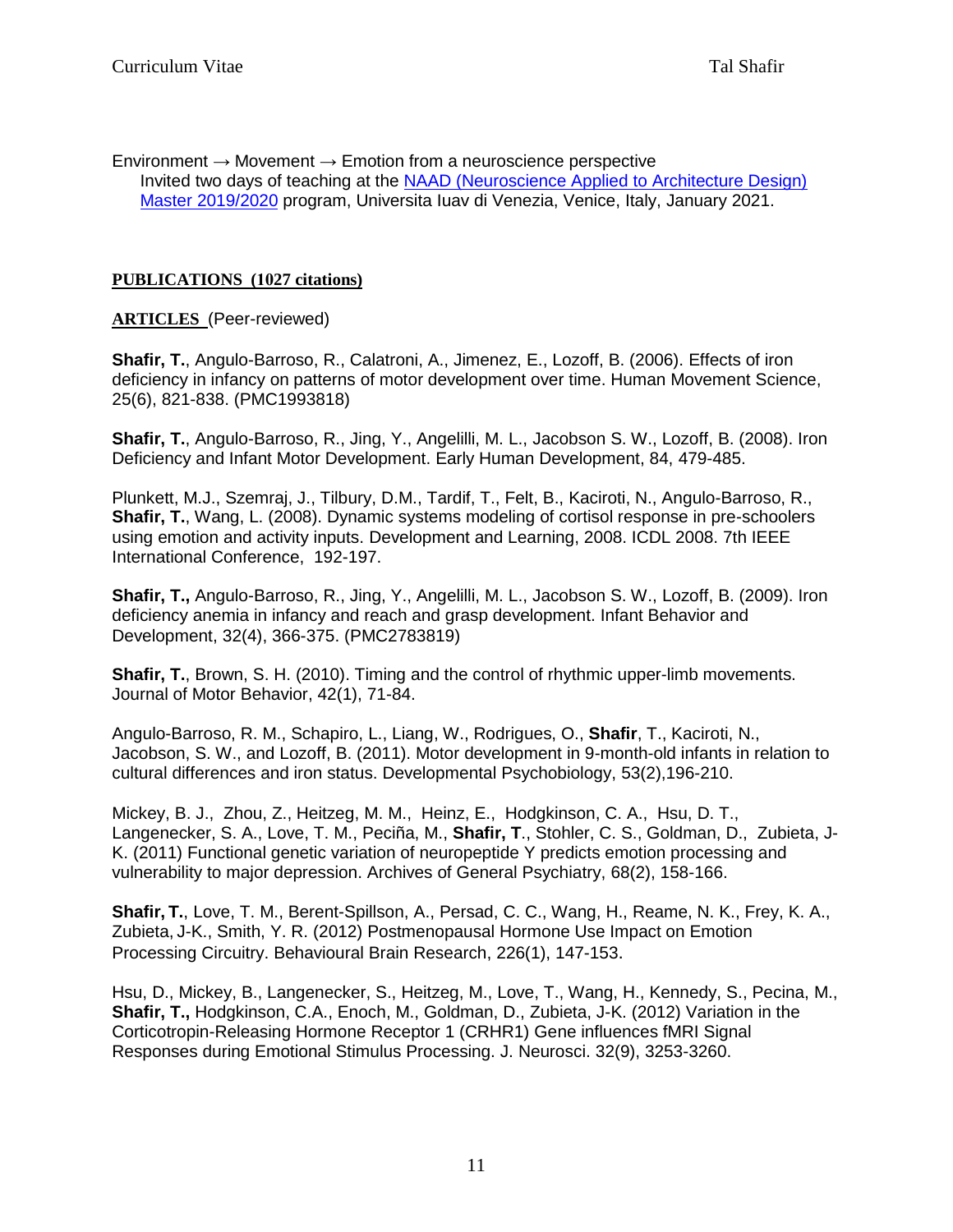**Shafir, T**., Taylor, S.F, Atkinson, A.P, Langenecker, S.A., Zubieta. J-K. (2013) Emotion regulation through execution, observation, and imagery of emotional movements. Brain and Cognition, 82, 219-227.

Bernstein, R., **Shafir, T**., Tsachor, R., Studd, K., Schuster, A. (2015). Laban Movement Analysis Using Kinect. World Academy of Science, Engineering and Technology, International Science Index 102, International Journal of Computer, Electrical, Automation, Control and Information Engineering, 9(6), 1394 - 1398.

Bernstein, R., **Shafir, T**., Tsachor, R., Studd, K., & **Schuster, A**. (2015). Multitask learning for Laban movement analysis. Proceedings of the 2nd International Workshop on Movement and Computing (MOCO), Vancouver, British Columbia, Canada, 37-44.

**Shafir, T.** (2016). Using Movement to Regulate Emotion: Neurophysiological Findings and Their Application in Psychotherapy. [Perspective]. Frontiers in Psychology, 7(1451). doi: 10.3389/fpsyg.2016.01451

**Shafir, T**., Tsachor, R. P. and Welch, K. (2016). Emotion regulation through movement: Unique sets of movement characteristics are associated with and enhance basic emotions. Frontiers in Psychology 6, 2030, 1-15.

*This study was selected by the Israeli newspaper "The Marker" as one of the 26 most inspiring studies of the year.*

Leisman, G., Moustafa, A. A., and **Shafir, T**. (2016). Thinking, Walking, Talking: The development of integratory brain function. Frontiers in Public Health 4, 94

Tsachor, RP and **Shafir, T** (2017) A Somatic Movement Approach to Fostering Emotional Resiliency through Laban Movement Analysis. Frontiers in Human Neuroscience 11:410. doi: 10.3389/fnhum.2017.00410

Tsachor, R. P., & **Shafir, T**. (2019). How Shall I Count the Ways? A Method for Quantifying the Qualitative Aspects of Unscripted Movement with Laban Movement Analysis. *Frontiers in Psychology, 10*(572). doi: 10.3389/fpsyg.2019.00572

Spitzer, N., Shafir, T., Lerman, Y., & Werner, P. (2019). The Relationship Between Caregiver Burden and Emotion Recognition Deficits in Persons with MCI and Early AD: The Mediating Role of Caregivers' Subjective Evaluations. *Alzheimer disease and associated disorders*. doi: 10.1097/wad.0000000000000323

Melzer, A., **Shafir, T.,** & Tsachor, R. P. (2019). How do we recognize emotion from movement? Specific motor components contribute to the recognition of each emotion. *Frontiers in Psychology* 10, 1389. doi: 10.3389/fpsyg.2019.01389

**Shafir, T**., Orkibi, H., Baker, F. A., Gussak, D. and Kamial, G. (2020). The State of the art in creative arts therapies. *Frontiers in Psychology* 11, 68. [doi.org/10.3389/fpsyg.2020.00068](https://doi.org/10.3389/fpsyg.2020.00068)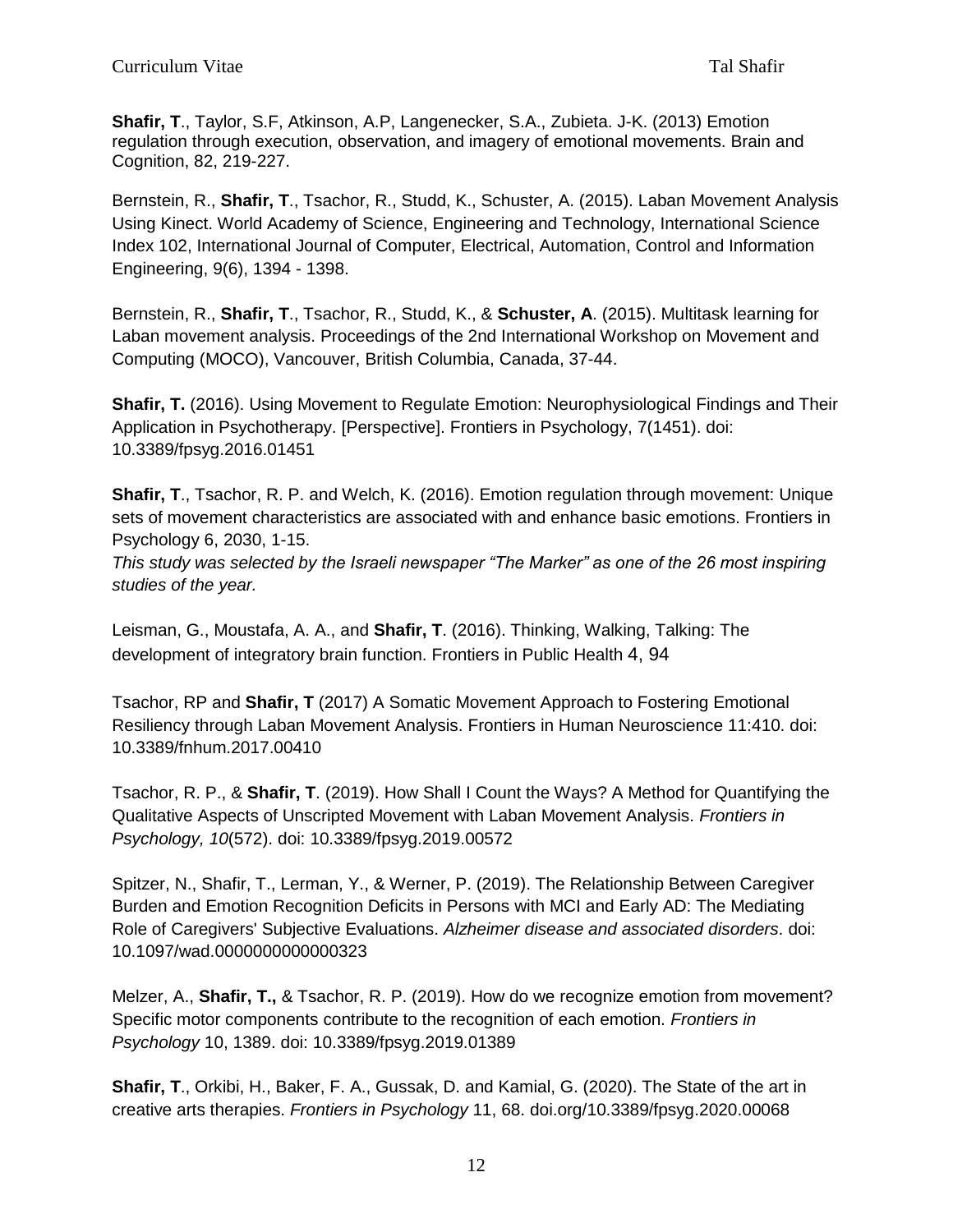**Shafir, T.** (2021) Neurophysiologische Mechanismen der Bewegung-Emotion-Interaktion und ihre Verwendung in der Tanz- und Bewegungstherapie. (Neurophysiological mechanisms underlying movement-emotion interaction and their application in dance-movement therapy). körper–tanz–bewegung, 9 (1), 17-30. DOI 10.2378 / ktb2021.art03d.

# **BOOK CHAPTERS**

**Shafir, T.** (2015). Movement-based strategies for emotion regulation. Invited chapter for M.L. Bryant (Ed.), Handbook on Emotion Regulation: Processes, Cognitive Effects and Social Consequences (pp 231-249). Nova Science Publishers, Inc. ISBN:978-1-63482-361-6

### **ARTICLES IN CONFERENCE PROCEEDINGS**

**Shafir, T.** and Tsachor, R. (2014) Collaborative Research: Practical Steps for Transforming your Clinical and Educational Insights into Research through Teamwork. Proceedings of the American Dance Therapy association Annual Conference. B5, 1-6

Tsachor, R. and **Shafir, T.** (2015) Body/Mind Connection: Clinical Implications of New Research into Emotion Recognition from Movements, Using Laban Analysis. Proceedings of the American Dance Therapy Association Annual Meeting. A3, 1-8

Tsachor, R. and **Shafir, T.** (2016). The Italian Dance Manual as a Source of Action for Theatre. Proceedings of the Historical Dance Symposium 247-253.

# **ABSTRACTS AND CONFERENCE PRESENTATIONS**

**Liberzon, T.**, Worringham, C. J. (1996). Timing variability at different cycle locations in synchronized reciprocal arm movements. J. Sport Exer. Psych. 18:S53.

**Liberzon, T.**, Brown, S. H. (1996). Facilitation of upper limb movements in elderly and Parkinson's Disease subjects using rhythmic auditory cueing. Proc. Soc. Neurosci. 22(3):803.3.

**Liberzon, T.,** Jablonski, K. M., Brown, S. H. (1997). Timing variability in the performance of rhythmic arm movements. Proc. Soc. Neurosci. 23(2):811.9.

**Liberzon, T.**, Brown, S. H. (1998). Effects of rhythmic auditory cueing on timing variability of sequential arm movements in Parkinson's Disease patients. Proc. Soc. Neurosci. 24(2):653.18.

**Liberzon, T.**, Brown, S. H. (1999). The effects of movement characteristics on timing and trajectory variability of rhythmic arm movements. Proc. Soc. Neurosci. 25(1):50.3.

**Liberzon, T.**, Brown, S. H. (2000). Spatio-temporal variability during rhythmic multi-joint arm movements. Proc. Soc. Neurosci. 26(2):642.18.

**Liberzon, T.**, Brown, S. H. (2002). Impulse variability during multi-joint rhythmic arm movements. Proc. Soc. Neurosci. 27:767.1.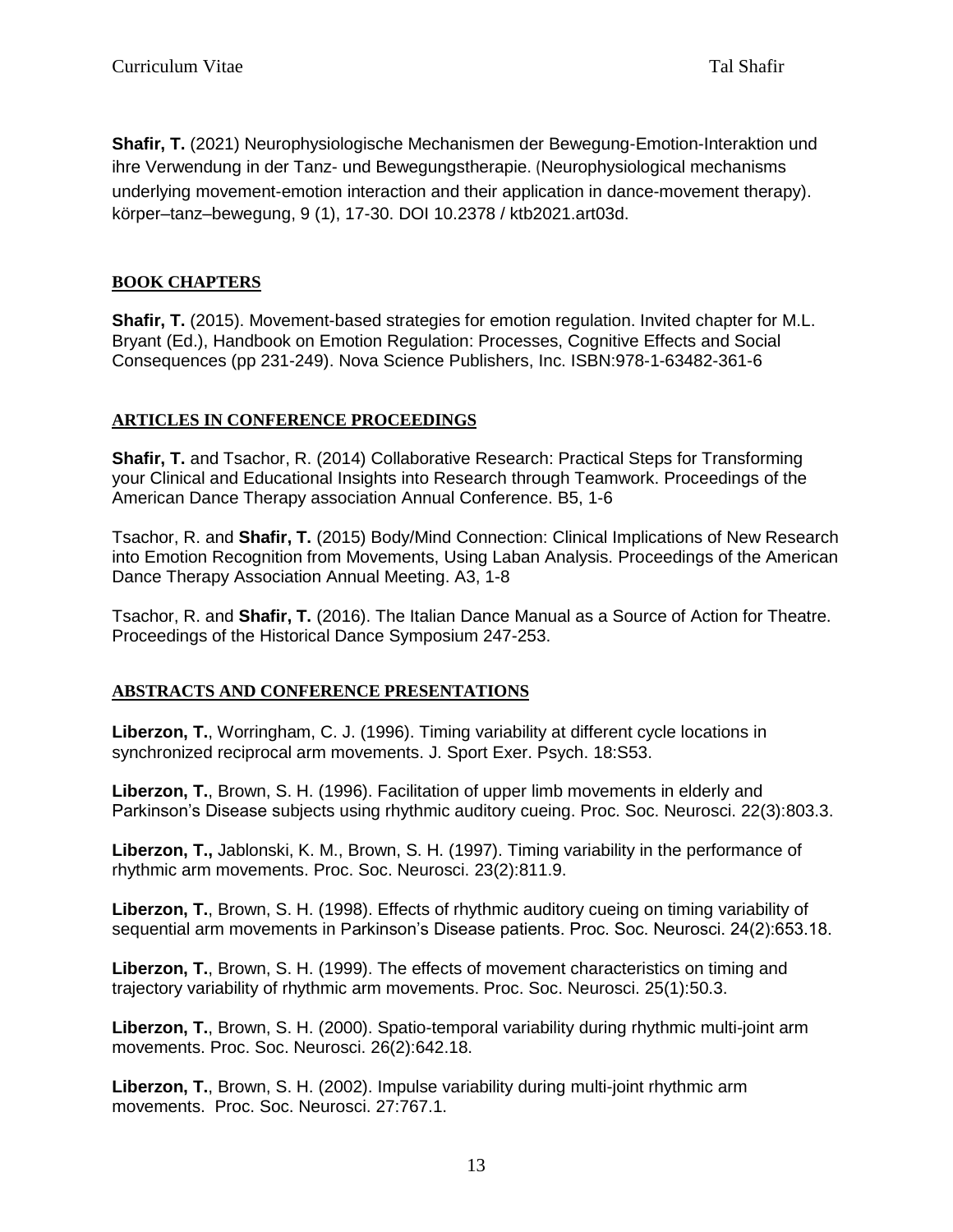**Shafir-Liberzon, T.**, Angulo-Barroso, R., Calatroni, A., Jimenez E., Lozoff, B. (2004). Long-term effects of iron deficiency on motor development. J. Sport Exer. Psych. 26:S166. Lozoff, B., Smith, J., **Liberzon, T.**, Angulo-Barroso, A., Calatroni, A., Jimenez, E. (2004). Longitudinal analysis of cognitive and motor effects of iron deficiency in infancy. APA Plenary Presentation. Pediatr Res, 2004:55:23A

**Liberzon, T.** Angulo-Barroso, R.M., Jacobson S.W., Lozoff B. (2005). Effects of iron deficiency on reach and grasp movements in 9-month-old infants. J. Sport Exer. Psych. 27:S96.

**Shafir-Liberzon, T.**, Angulo-Barroso, R., Calatroni, A., Angelilli, M. L., Jacobson, S.W., Lozoff, B. (2005). Iron Deficiency Affects Motor Development in 9-Month-Old Infants. PAS 2005:57:1731

**Shafir, T.**, Zubieta, J.-K., Wang, H., Persad, C., Smith, Y. Effects of estrogen therapy on fMRI of emotional processing in postmenopausal women. Poster presented at the annual meeting of Society for Neuroscience, San Diego, CA, November, 2007.

Tilbury, D. M., Plunkett, M. J., Felt, B. T., Wang, L., Kaciroti, N., Angulo-Barroso, R., **Shafir, T.**, Tardif, T. Dynamic systems modeling of cortisol response in pre-schoolers using emotion and activity inputs. Talk presented at the IEEE International Conference on Development and Learning, Monterey, CA, August, 2008.

**Shafir, T.**, He, Y., Yi, Y., Angulo-Barroso, R., Miller, A., Olson, S. L., Kaciroti, N., Tardif, T. Children's facial and motor emotional expressions in emotion regulation. Poster presented at the IEEE International Conference on Development and Learning, Monterey, CA, August, 2008.

Grabell, A. S., Olson, S. L., Kessler, D. A., Felt, B. T., Miller, A., **Shafir, T**., Kaciroti, N., Tardif, T. Neurobiological roots of emotion dysregulation and behavior problems. Poster presented at the annual convention of the Association for Psychological Science, San Francisco, CA, May, 2009.

Kessler, D. A., Nguyen, T. L., Felt, B., Wang, L., Olson, S. L., **Shafir, T**., Kaciroti, N., and Tardif, T. Inhibitory control is related to cortisol response to a disappointing task in Chinese and American preschoolers. Poster presented at the annual convention of the Association for Psychological Science, San Francisco, CA, May, 2009.

Mickey, B. J., Zhou, Z, Hsu, D. T., Langenecker, S. A., Love, T. M, Peciña M., **Shafir T.**, Hodgkinson C. A., Goldman D., Zubieta J-K. Neural Responses to Affective Stimuli are Modulated by NPY Genotype. Poster Presented at the annual meeting of Society of Biological Psychiatry, New Orleans, LA, May 2010.

Peciña, M., Mickey, B. J., Hsu, D. T., **Shafir T**., Shen, P. H., Hodgkinson, C. A., Wright, S., Langenecker, S. A., Goldman D., Zubieta J-K. D2/D3 Receptor Polymorphisms Predict Amygdala and Subgenual Cingulate Reactivity to Positive and Negative Emotional Stimuli. Poster Presented at the annual meeting of Society of Biological Psychiatry, New Orleans, LA, May 2010.

**Shafir, T**., Taylor, S., Langenecker, S., Zubieta. J-K. Move happy and be happy: effects of dynamic body expressions of emotions on brain activation and affective state. Poster presented at the annual meeting of Society for Neuroscience, San Diego, CA, November 2010.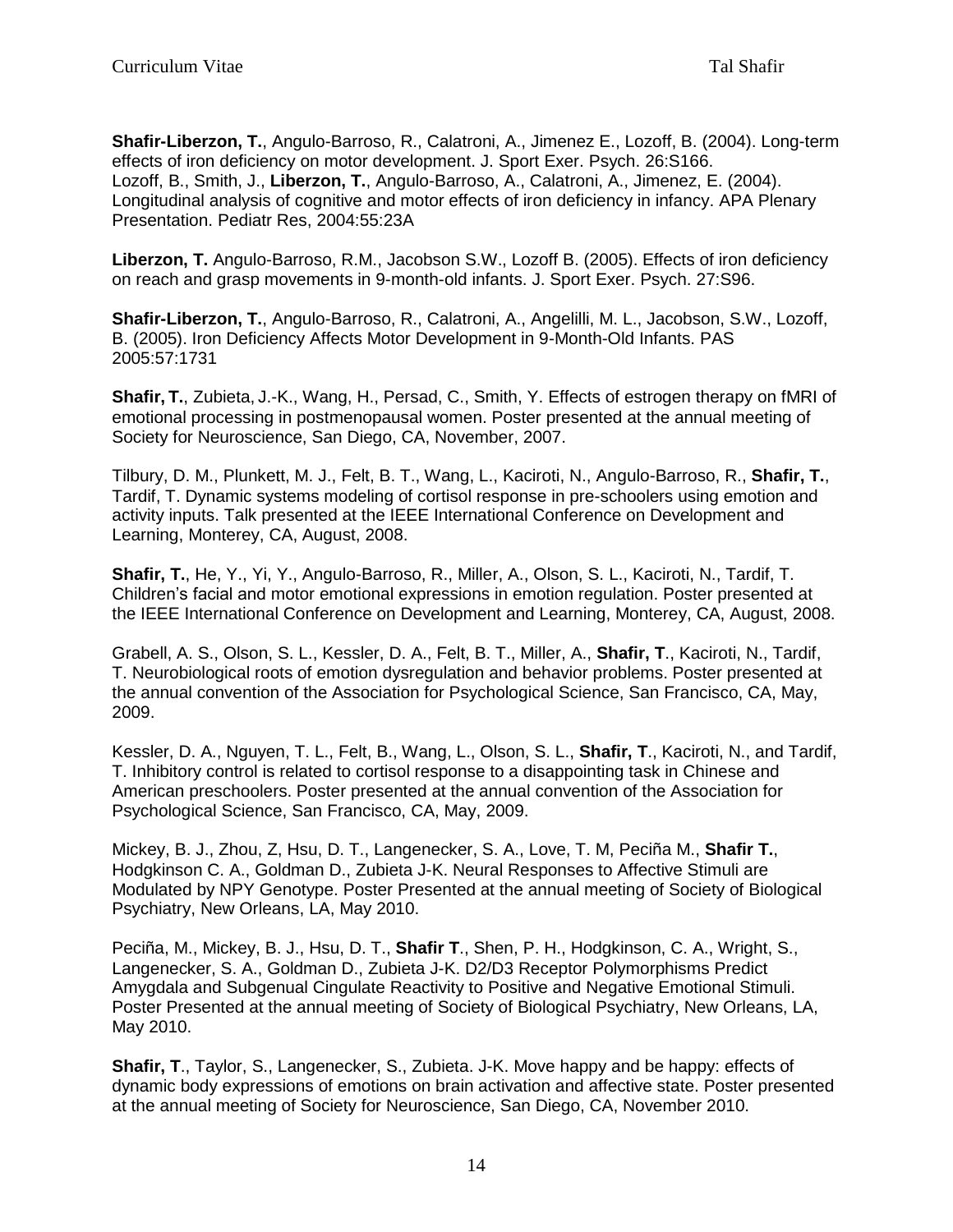Hsu, D., Mickey, B., Langenecker, S., Heitzeg, M., Love, T., Wang, H., Kennedy, S., Pecina, M., **Shafir, T**., Hodgkinson, C., Enoch, M. A., Goldman, D., Zubieta, J-K. Blood-Oxygenation-Level Dependent Signal Responses to Emotional Stimuli Depend on Variations in rs110402 within the Corticotropin-Releasing Hormone Receptor Gene. Poster presentation at the annual meeting of the American College of Neuropsychopharmacology (ACNP) Miami Beach, FL December 2010. Pecina, M., Mickey, B., Wang, H., Love, T., Hong, SP., Langenecker, S., Hsu, D., **Shafir, T**., Villafuerte, S., Writght, S., Goldman, D., Zubieta, J-K. Dopamine D2 Receptor Polymorphism Modulates Prefrontal Function and Connectivity During Reward and Emotion Processing. Poster presentation at the annual meeting of the American College of Neuropsychopharmacology (ACNP), Miami Beach, FL, December 2010.

**Shafir, T**., Langenecker, S., Taylor, S., Zubieta. J-K. Effects of Emotional Movements: Executed, Imagined, and Observed, on Brain Activation and Affective State. Poster presented at the annual meeting of the American Dance Therapy association, Minneapolis MN, October 2011.

Hsu, D. T, Mickey B. J, Langenecker S. A, Heitzeg M. M, Love T. M, Wang H, Kennedy S. E, Peciña M, **Shafir T,** Hodgkinson C. A, Enoch M-A, Goldman D, Zubieta J-K. 2011. Variations in the corticotropin-releasing hormone receptor gene (rs110402) influence BOLD signal responses during emotional stimulus processing. Oral presentation at the annual meeting of Society for Neuroscience, Washington, D.C, November 2011.

**Shafir, T., and Tsachor R. Collaborative Research: Practical steps for transforming your clinical** and educational insights into research through teamwork. Oral presentation at the annual meeting of the American Dance Therapy association, Chicago IL, November 2014.

**Shafir, T.,** and Tsachor R. Something in the Way She Moves... Unique Sets of Movement Characterists are Associated with and Enhance Specific Emotions. Poster presented at the annual meeting of the International Convention of Psychological Science (ICPS), Amsterdam, The Netherlands. March 2015.

Shaiovitz, N., Lev Wisel, R., **Shafir, T**. Body Image Has No Association with Self-Esteem in Moderately Religious, but Positive Correlation with Self-Esteem in Non-Religious and Very Religious Single Women. Poster presented at the annual meeting of the International Convention of Psychological Science (ICPS), Amsterdam, The Netherlands. March 2015.

Hsu, D., Mickey, B., Langenecker, S., Heitzeg, M., Love, T., Wang, H., Kennedy, S., Pecina, M., **Shafir, T**., Hodgkinson, C., Enoch, M. A., Goldman, D., Zubieta, J-K. (2015). Allelic variation in the corticotropin-releasing hormone receptor 1 (CRHR1) gene influences fMRI signal responses to emotional stimuli. Society of Biological Psychiatry, Toronto, Canada, May 2015.

Bernstein, R., **Shafir, T**., Tsachor, R., Studd, K., & Schuster, A. Laban movement analysis using Kinect. Paper accepted to the ICACII 2015: International Conference on Affective Computing and Intelligent Interaction, Paris, France, May 18-19, 2015.

Bernstein R, **Shafir T**, Tsachor R, Studd K, Schuster A. Multitask Learning for LMA. Oral presentation at MOCO'15 – 2nd International Workshop on Movement and Computing Intersecting Art, Meaning, Cognition,Technology. Vancouver, Canada. August 14-15, 2015.

**Shafir, T**. and Tsachor, R. Developing Movement Biofeedback Technology to supplement DMT.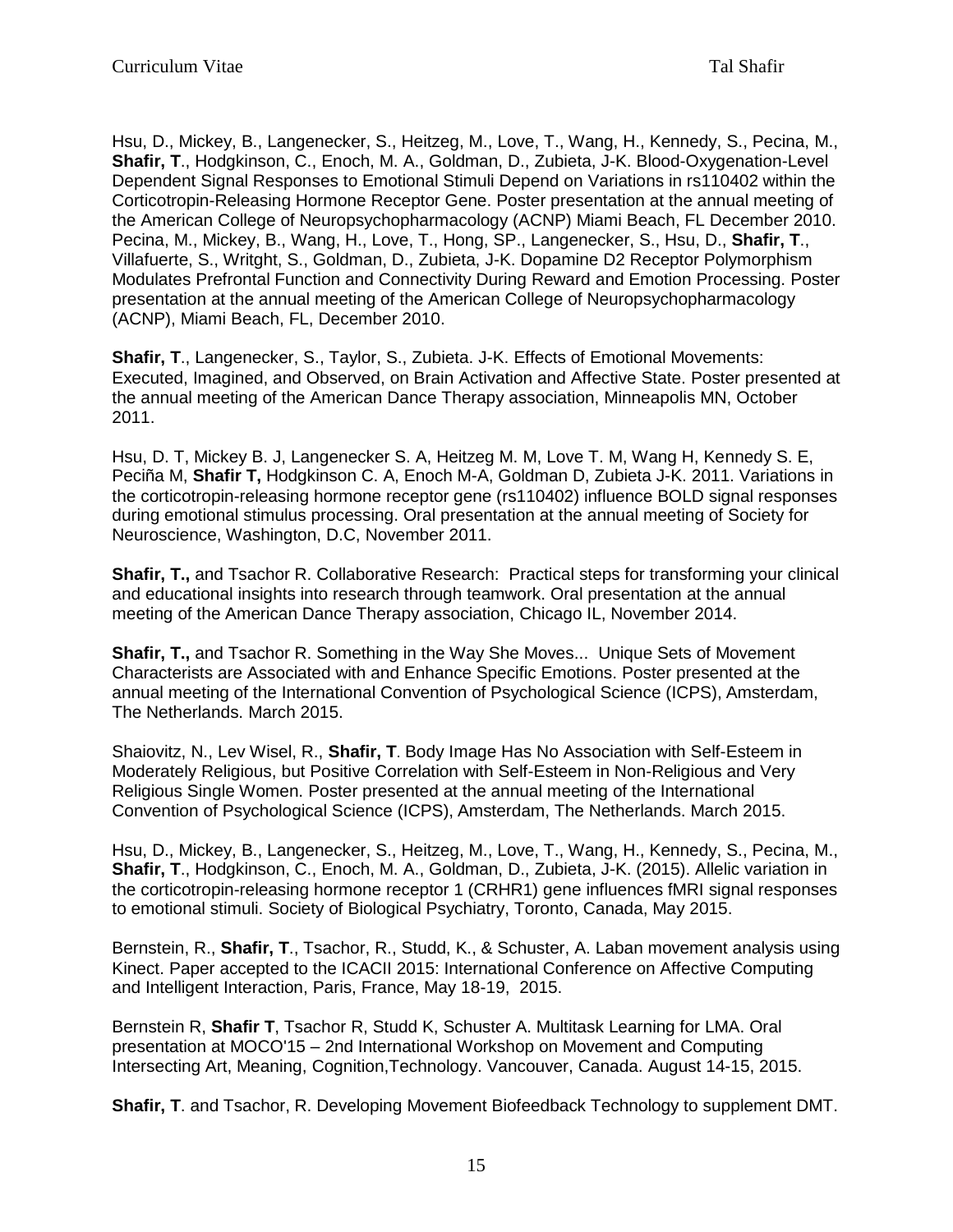Poster presented at the annual meeting of the American Dance Therapy association, San Diego CA, November 2015.

Tsachor, R. and **Shafir, T**. Body/Mind Connection: Clinical Implications of New Research into Emotion Recognition from Movements, Using Laban Analysis. Workshop presented at the annual meeting of the American Dance Therapy association, San Diesgo CA, November 2015

Tsachor, R. and **Shafir, T.** Motion/Emotion from Text: Applying Current Emotion Theory & Research to Acting with the Alexander Technique. Oral presentation at the Freedom to Act conference, New York, NY, January 2016

Spitzer, N., **Shafir, T**., & Werner, P. Emotion recognition from facial and bodily expressions by healthy elderly. Poster presented at the bi-annual conference of Israel Gerontological Society, Tel Aviv, Israel, January 2016

Tsachor, R. and **Shafir, T.** The Italian Dance Manual as a source of Action for Theatre. Poster presented at the Historical Dance Symposium, Burg Rothenfels, Germany, May 2016

**Shafir, T** and Angulo Barroso, R. Long-term developmental outcomes of former iron deficiency in the motor domain. Oral presentation at the Nutrition and Child Development: Through the Lens of Iron symposium. Ann Arbor, MI, USA, June, 2016

**Shafir, T** and Tsachor, R. Movement Choices Influence Emotions: Research and Application in DMT. Oral presentation at the European Association Dance Movement Therapy Conference, Milano, Italy, October 2016.

Naor, C., Federman, D., **Shafir, T**., Gilor, A., Bliman-Bauman, J. and Tsachor, R. Personality traits and their associated movement patterns as depicted by Laban Motor Elements. Poster presented at the annual meeting of the American Dance Therapy association,Washington D.C., November 2016.

Gilor, S., **Shafir, T**., Federman, D., Bliman-Bauman, J., Naor, C. and Tsachor,R. Motor characteristics of authentic, unrestricted bodily emotional expressions of happiness and sadness. Poster presented at the annual meeting of the International Convention of Psychological Science (ICPS), Vienna, Austria, March 2017.

Tsachor, R and **Shafir, T**. From Movement Analysis to Moving Emotions: Applying the Frontiers of Movement Research to Therapy and Education. Workshop presented at the Moving from Within conference, Ammersee, Germany, June 2017.

Bliman-Bauman, J., **Shafir, T**., Rosenblum, S., Naor, C., Gilor, S., Federman, D. and Tsachor, R. Relationships between handwriting process and product characteristics and whole-body movement patterns during emotional expressions. Poster presented at the Movementis 2017: World Conference on Movement and Cognition, Oxford, UK, July 2017.

Tsachor, R and **Shafir, T**. Motion/emotion: Integration Science and Awareness in Practice. Oral presentation at the Alexander Technique International Annual Conference, Seattle, WA, USA, October 2017.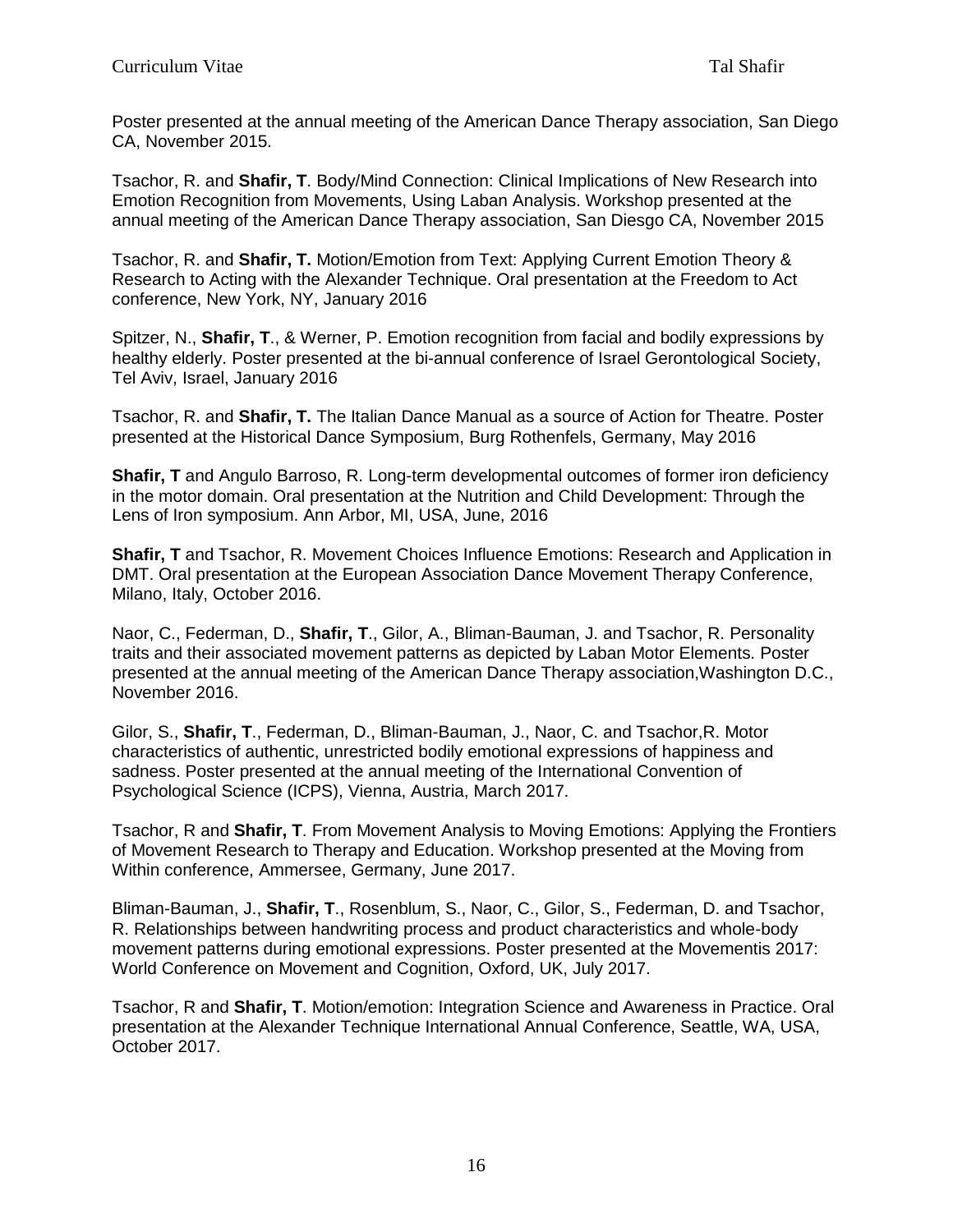Meltzer, A., **Shafir, T.,** and Tsachor, R. Emotion recognition from movement: which Laban components are associated with each emotion? Poster presented at the annual meeting of the American Dance Therapy association, San Antonio, Texas November 2017

**Shafir, T.** Brain and Behavior in Movement-Emotion Interaction. Oral presentation at the 26<sup>th</sup> Israel Society for Neuroscience Annual Meeting, Eilat, December 2017.

Cheshin, A. and **Shafir, T**. Is it the Face or the Body: The Effects of Body and Face Emotional Displays on Emotion Recognition and Negotiation. Poster presented at the fourth Israel Organizational Behavior Conference (IOBC), Tel Aviv, Israel, January 2018.

Meltzer, A., **Shafir, T.,** and Tsachor, R. Emotion recognition from movement: Associating specific motor components with basic emotions. Poster presented at the  $14<sup>th</sup>$  Karniel Computational Motor Control Workshop (KCMCW), Beer-Sheva, Israel, March 2018.

Tsachor, R and **Shafir, T**. An LMA Methodology for statistical analysis of complex movement. Oral presentation at the LABAN 2018 International Conference, New York, NY, USA, May-June 2018.

**Shafir, T.** and Tsachor, R. Measuring brain mechanisms underlying dance-therapy: past & future directions. Invited oral presentation at the 3ed International Mobile Brain/Body Imaging Conference, Berlin, Germany, July 2018.

Tsachor, R. and **Shafir, T.** Connecting Motion and Emotion: Implications for Alexander Technique of Current Emotion Science. Workshop presented at the 11<sup>th</sup> Internationa Alexander Technique World Congress, Chicago, IL, USA, July 2018.

Tsachor, R. P**.** and **Shafir, T.** How the Laban/Bartenieff movement taxonomy supports research and intervention. Oral presentation at Movementis 2019: World Conference on Movement and Cognition, Tel Aviv, Israel, July 2019

Tsachor, R. P**.** and **Shafir, T.** Grounding Acting in Current Emotion Science. In R. P. Tsachor (Panel Chair), *Intersectional Frontiers in Theatre Movement and the Sciences*. At ATHE 2019. [*ibid.*] Orlando, USA. Aug 2019.

[https://cdn.ymaws.com/www.athe.org/resource/resmgr/2019\\_conference/2019\\_docs/athe](https://cdn.ymaws.com/www.athe.org/resource/resmgr/2019_conference/2019_docs/athe-conferenceprogram2019-s.pdf)[conferenceprogram2019-s.pdf](https://cdn.ymaws.com/www.athe.org/resource/resmgr/2019_conference/2019_docs/athe-conferenceprogram2019-s.pdf)

Seifert, T. and **Shafir, T.** The relationship between proprioception acuity, emotion regulation and emotional empathy. Poster presented at the annual meeting of the American Dance Therapy association, Miami, Florida, October 2019.

### **MEMBERSHIP IN PROFESSIONAL SOCIETIES**

- 1996 2013 Society for Neuroscience
- 1996 2006 North American Society for the Psychology of Sport and Physical Activity
- 1997 2012 American Council on Exercise
- 2007 present American Dance Therapy Association